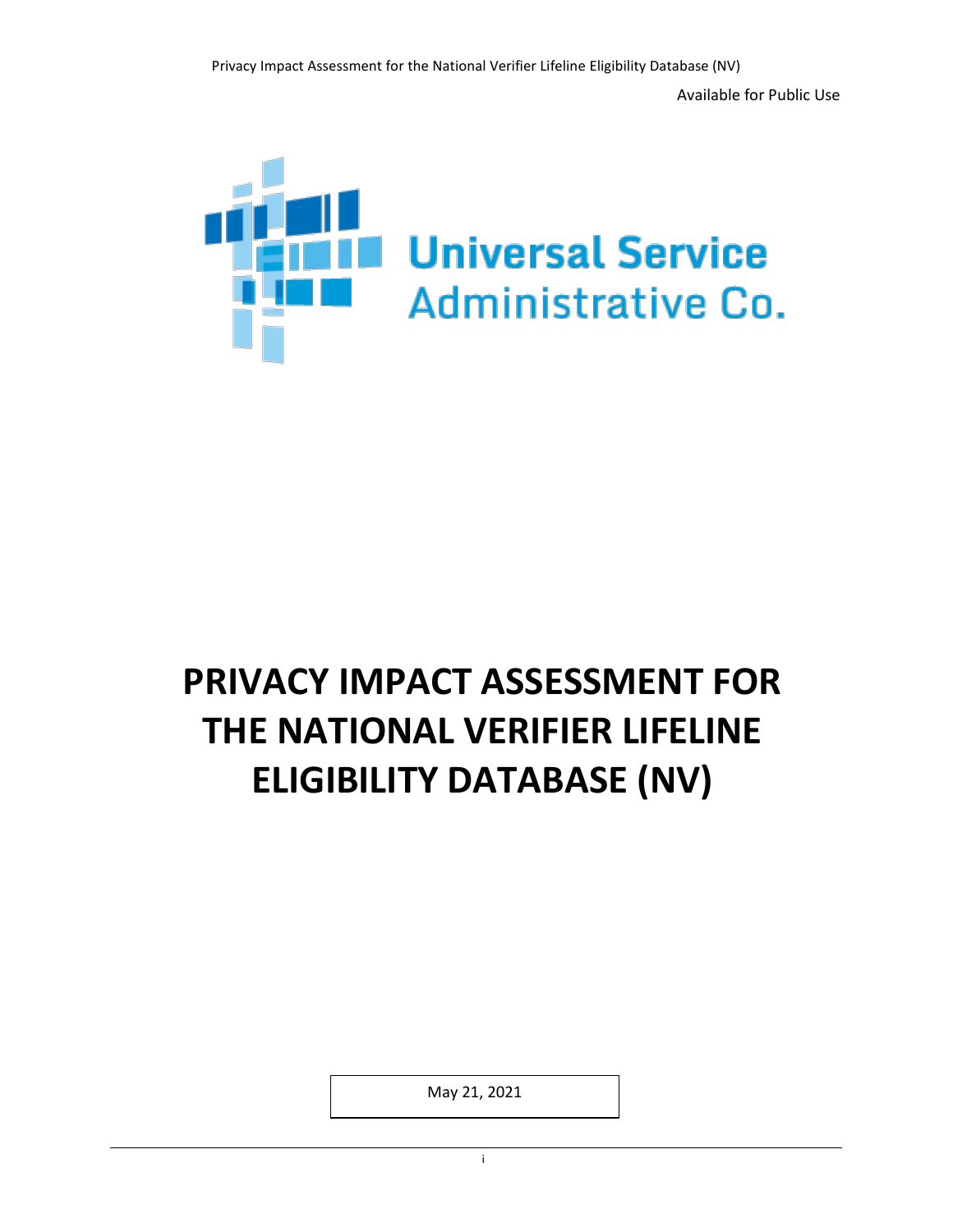## **Record of Approval**

| <b>Document Approval</b>                 |              |                                                                   |  |
|------------------------------------------|--------------|-------------------------------------------------------------------|--|
| <b>USAC PRIVACY POC</b>                  |              |                                                                   |  |
| <b>Printed Name: Laurence H Schecker</b> |              | Senior Advisor - Associate General Counsel<br>and Privacy Officer |  |
| Signature                                | Date         |                                                                   |  |
| Laurence Schecker                        | May 21, 2021 |                                                                   |  |
| <b>Accepted by:</b>                      |              |                                                                   |  |
| <b>Printed Name: Margaret Drake</b>      |              | <b>FCC Senior Agency Official for Privacy</b>                     |  |
| Signature                                | Date         |                                                                   |  |
| Margaret Drake                           | May 27, 2021 |                                                                   |  |

## **Version History**

| <b>Date</b> | <b>Description</b>                                                                   | <b>Author</b>                                           |
|-------------|--------------------------------------------------------------------------------------|---------------------------------------------------------|
| 10/17/2017  | Privacy Impact Assessment for the National Verifier Lifeline Eligibility<br>Database | J. Schreiber, J. Lee                                    |
| 5/11/2021   | Privacy Impact Assessment for the National Verifier Lifeline Eligibility<br>Database | L. Schecker, M. Sneed, M.<br>Mansur, R. Mulligan, J. Ho |
|             |                                                                                      |                                                         |
|             |                                                                                      |                                                         |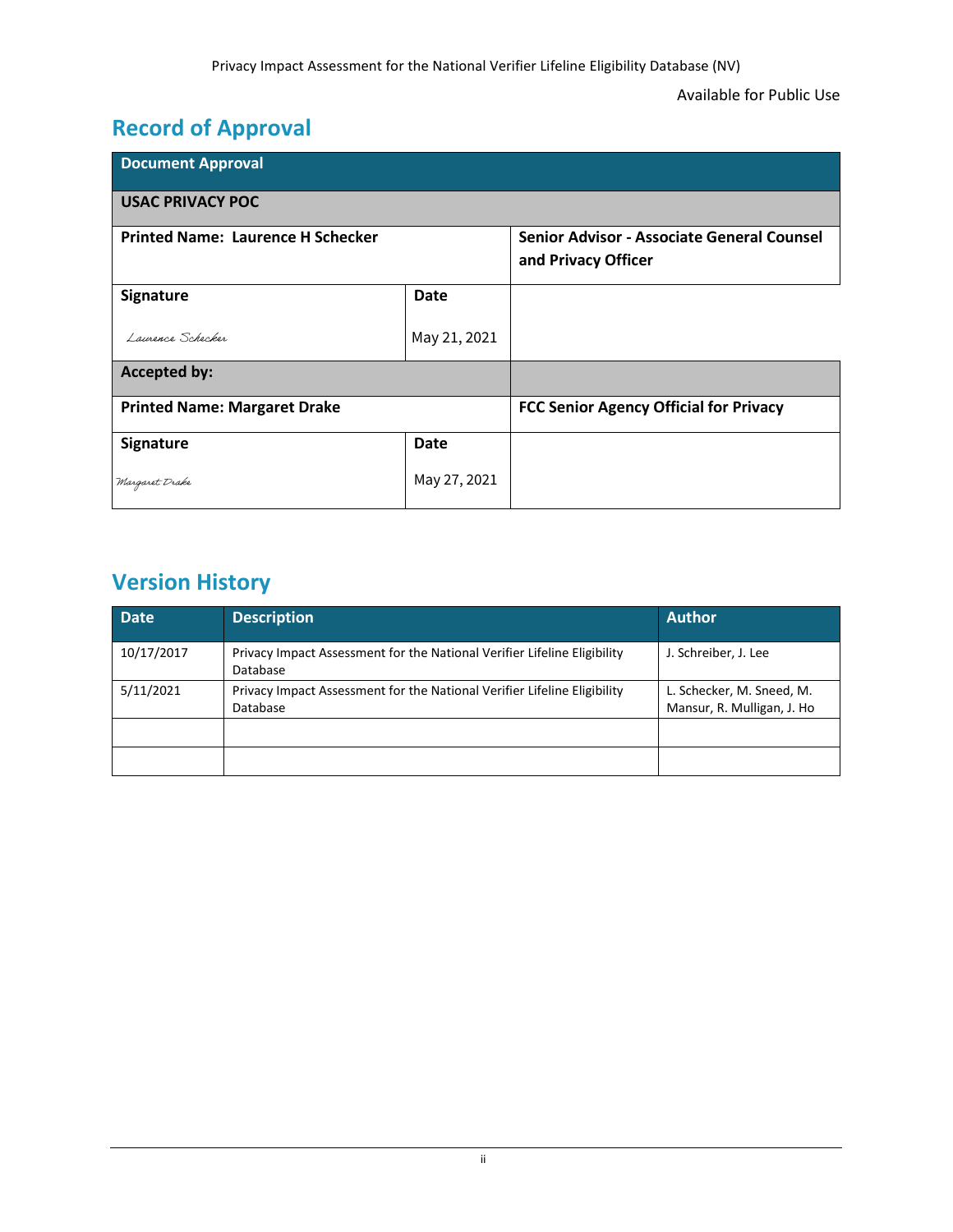Available for Public Use

## **TABLE OF CONTENTS**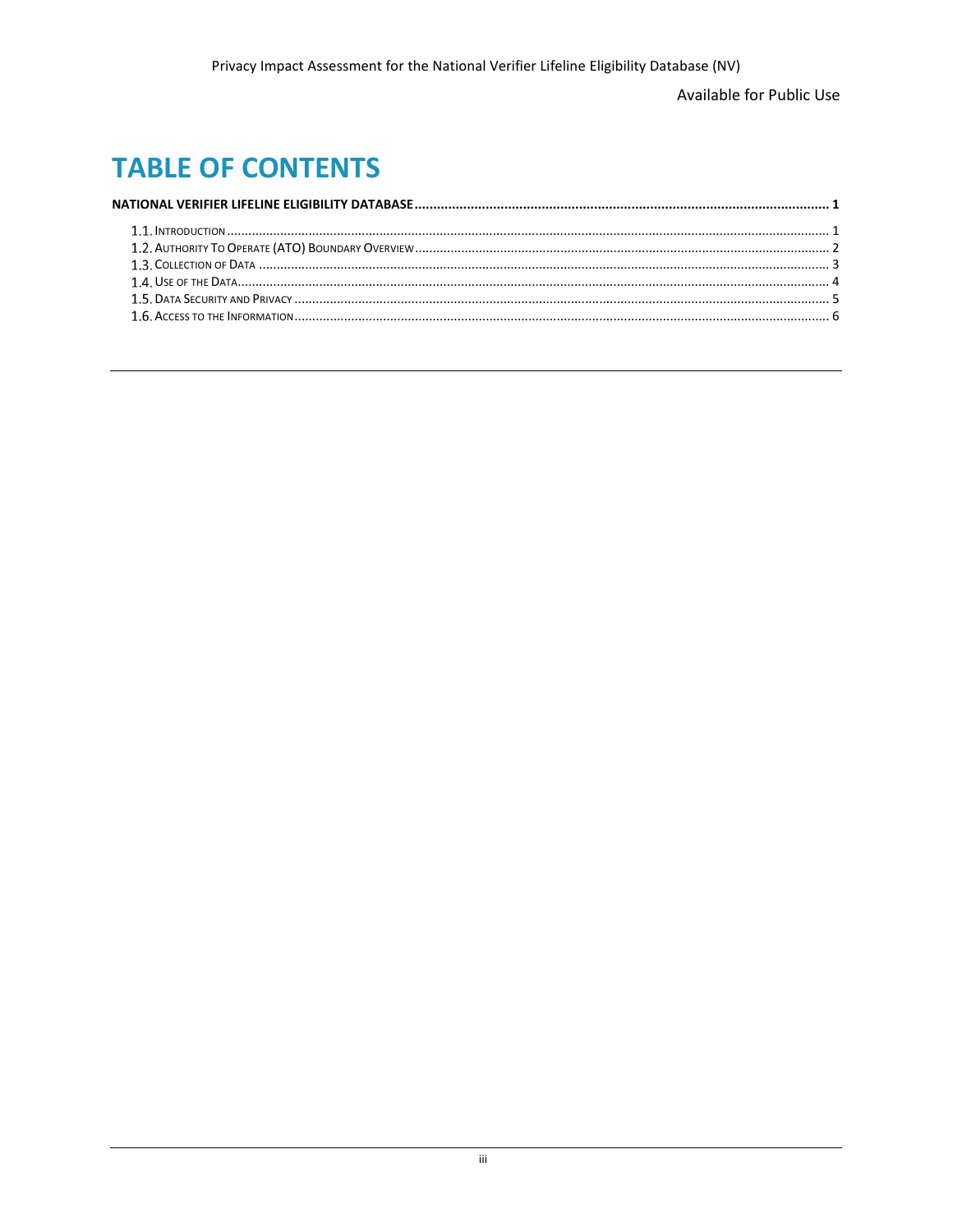## <span id="page-3-0"></span>**National Verifier Lifeline Eligibility Database**

### **1.1.** Introduction

Section 208 of the E-Government Act of 20021 requires agencies to conduct a **Privacy Impact Assessment (PIA)** whenever they procure or develop an information technology system that will collect, maintain, or disseminate information about individual people. The PIA must document how the system will use information it collects about individuals and, unless it contains classified or sensitive information, it must be made available to the public. The PIA was intended to be a tool for agencies to protect personal information throughout a technology system's life cycle. The Office of Management and Budget (OMB) has commented: "*In general, PIAs are required to be performed and updated as necessary where a system change creates new privacy risks.*"2

The FCC is subject to the requirements of the E-Government Act and is committed to identifying and addressing privacy risks whenever it develops or makes changes to its information systems. The questions below explore important privacy issues identified in the Act and in later guidance by the Office of Management and Budget (OMB) and the National Institute of Standards and Technology (NIST). A longer discussion of the FCC's PIA policies can be found in Chapter 9 of the FCC's Privacy Act Manual (FCC Inst. 1113.1).

System owners, in collaboration with the Information System Security Officers (ISSOs) should complete the **Initial Privacy Assessment (IPA)** prior to filling out the PIA. The USAC Privacy Officer, in consultation with the FCC Senior Agency Official for Privacy (SAOP), uses the IPA to determine whether a system will collect the kind of information that would make it subject to the requirements of Section 208, including a PIA. A PIA should not be completed until an IPA is completed and the SAOP makes a determination..

If you have any questions, please contact the USAC Privacy Officer at [privacy@USAC.org](mailto:privacy@USAC.org) or the FCC Privacy Team at [privacy@fcc.gov.](mailto:privacy@fcc.gov)

 $\overline{\phantom{a}}$ 

<sup>1</sup> 44 U.S.C. § 3501 note.

<sup>2</sup> OMB Memorandum No. M-03-22 (Sep. 26, 2003), [https://www.whitehouse.gov/sites/whitehouse.gov/files/omb/memoranda/2003/m03\\_22.pdf.](https://www.whitehouse.gov/sites/whitehouse.gov/files/omb/memoranda/2003/m03_22.pdf)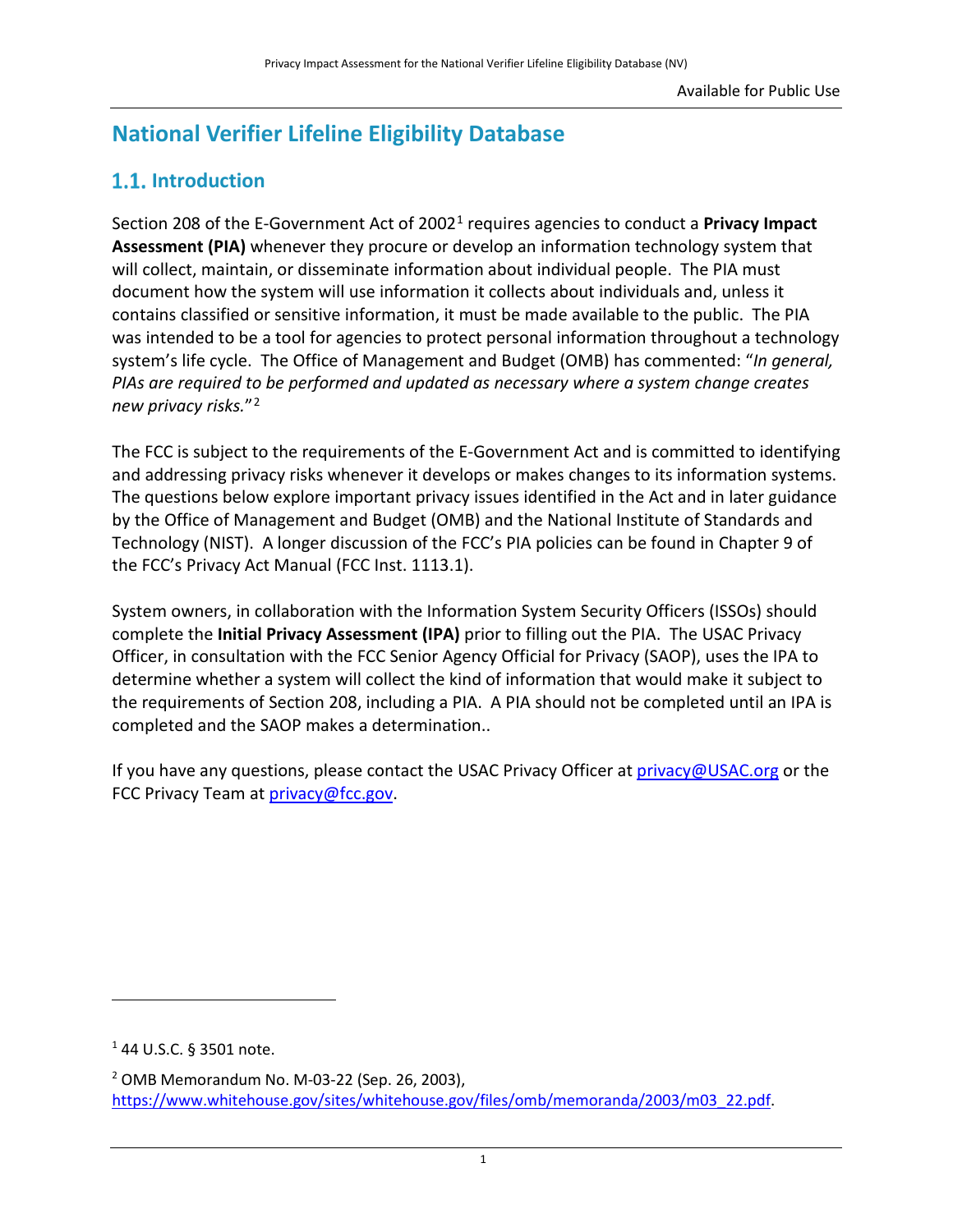### <span id="page-4-0"></span>**Authority To Operate (ATO) Boundary Overview**

For each IT system that resides within the ATO Boundary, please use the table below to provide the system name, a brief description of the what the system does, whether it contains Personally Identifiable Information (PII) and a brief description of the PII (if applicable), the applicable System of Records Notice, the legal authorities to collect and maintain the PII, and whether the PII is shared with other systems (internal or external).

Please copy the table as necessary to complete the information for each system within the boundary.

#### **INFORMATION ABOUT THE SYSTEM**

#### **NAME OF THE SYSTEM**

National Verifier Lifeline Eligibility Database

#### **DOES THE SYSTEM CONTAIN PII?**

Yes

#### **PLEASE PROVIDE A BRIEF DESCRIPTION OF THE PII (IF APPLICABLE)**

The PII in NV is collected from individuals (residing in a single household) to check their eligibility for federal universal service Lifeline and/or Emergency Broadband Benefit (EBB) Program benefits. The PII collected in Lifeline and EBB Programs include information to verify an individual's identity, contact information, supporting verification of eligibility and to check whether the individual already receives a Lifeline and/or Emergency Broadband Benefit.

#### **IN WHAT SYSTEM OF RECORDS (SORN) IS THE INFORMATION CONTAINED (IF APPLICABLE)?**

NV: FCC/WCB-1, Lifeline Program, 86 Fed. Reg. 11526 (Feb. 25, 2021).

EBB Program: FCC/WCB-3, Emergency Benefit Broadband Program, 86 Fed. Reg. 11523 (Feb. 25, 2021).

#### **WHAT ARE THE LEGAL AUTHORITIES FOR THE COLLECTION OF THIS PII?**

NV: 47 U.S.C. §§ 151-154, 201-205, 214, 254, 403. 47 C.F.R. §§ 54.404-54.410.

EBB Program: 47 U.S.C. 254; Consolidated Appropriations Act, 2021, Public Law 116–260 div. N, tit. IX, § 904; 47 CFR Part 54 Subparts E and P.

#### **DOES THIS SYSTEM SHARE THE PII WITH OTHER SYSTEMS?**

NV shares Lifeline and EBB data, with the National Lifeline Accountability Database (NLAD) to verify enrollment, State and Federal databases to check program eligibility, and TransUnion, USAC's TPIV vendor, to verify an individuals identity.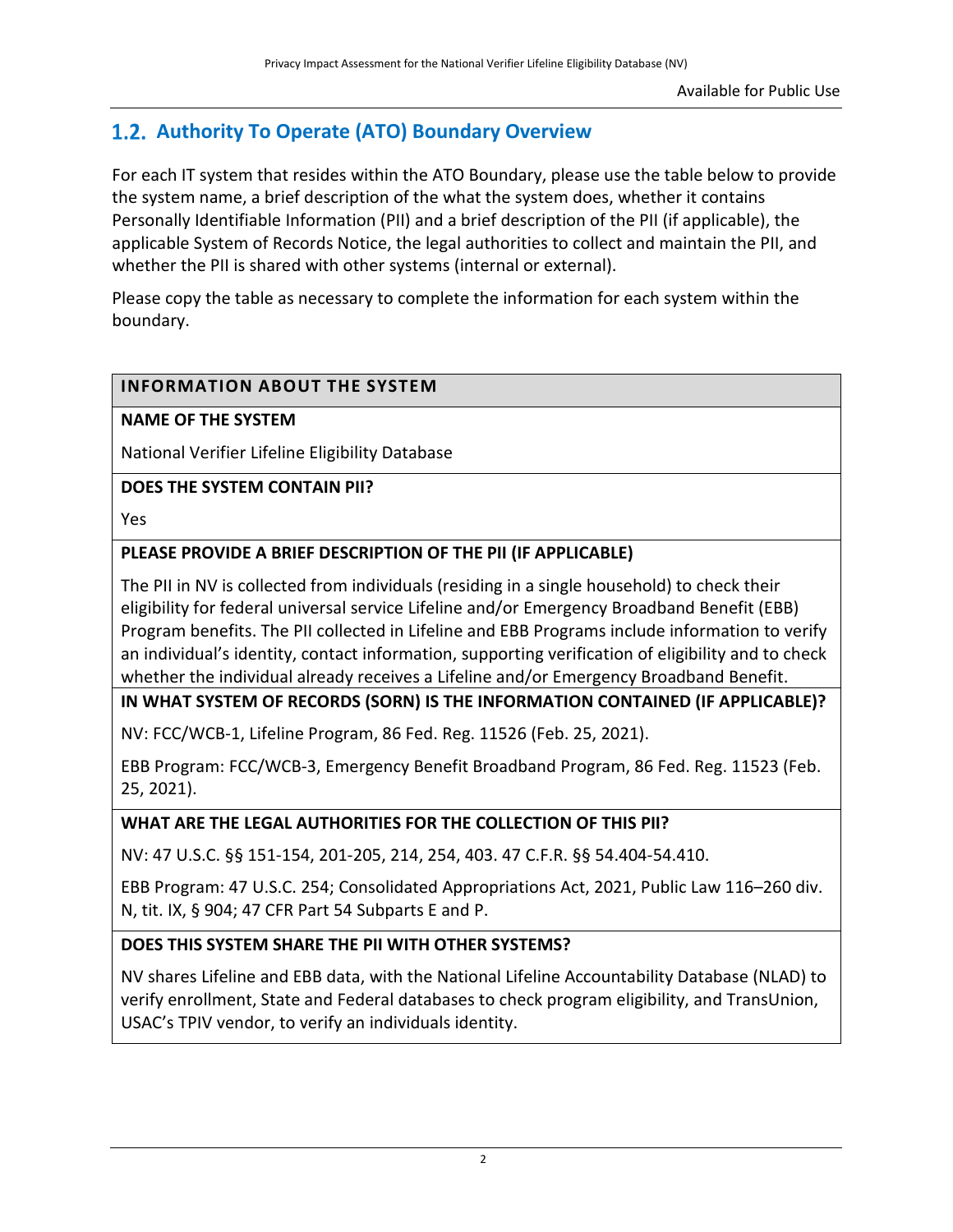<span id="page-5-0"></span>**A. Is this a new ATO Boundary or an existing ATO Boundary?** 

 $\Box$  New Boundary ☒ Existing Boundary

**B. If the ATO Boundary is/will consist of cloud-based computing system(s), 3 please check the box that best describes the service USAC receives/will receive from the cloud computing provider:** 

 $\boxtimes$  USAC uses provider-supported application/s on the provider's cloud network (Software as a Service or SaaS) [AWS S3]

 $\Box$  USAC has deployed application/s on the provider's cloud network and the provider supports the applications (Platform as a Service or PaaS) [list applicable system(s)]

 $\Box$  USAC has deployed its own application/s on the cloud network and controls how these application/s are configured and operate (Infrastructure as a Service or IaaS)

#### C. **If the IT systems in the ATO Boundary are in the cloud, are the they FedRAMP certified?**

☒ Yes, all the IT systems are FedRAMP certified

The NV is built on the Accenture Insight Plaform hosted on an AWS FedRAMP certified environment. The NV also uses ServiceNow hosted on an Terraform FedRAMP certified environment.

 $\Box$  No, none, or only some, of the IT systems are FedRAMP certified

### **Collection of Data**

 $\overline{a}$ 

#### **A. Please explain why it is necessary to collect PII to carry out the purpose of each of the system(s) that maintain PII within this Boundary.**

The PII is collected to identify and verify the eligibility of the individual seeking to receive Lifeline benefits under the Lifeline and EBB program**.**

<sup>3</sup> *See* NIST, *The NIST Definition of Cloud Computing*, Special Pub. No. 800-145 (Sep. 2011), [https://csrc.nist.gov/publications/detail/sp/800-145/final.](https://csrc.nist.gov/publications/detail/sp/800-145/final)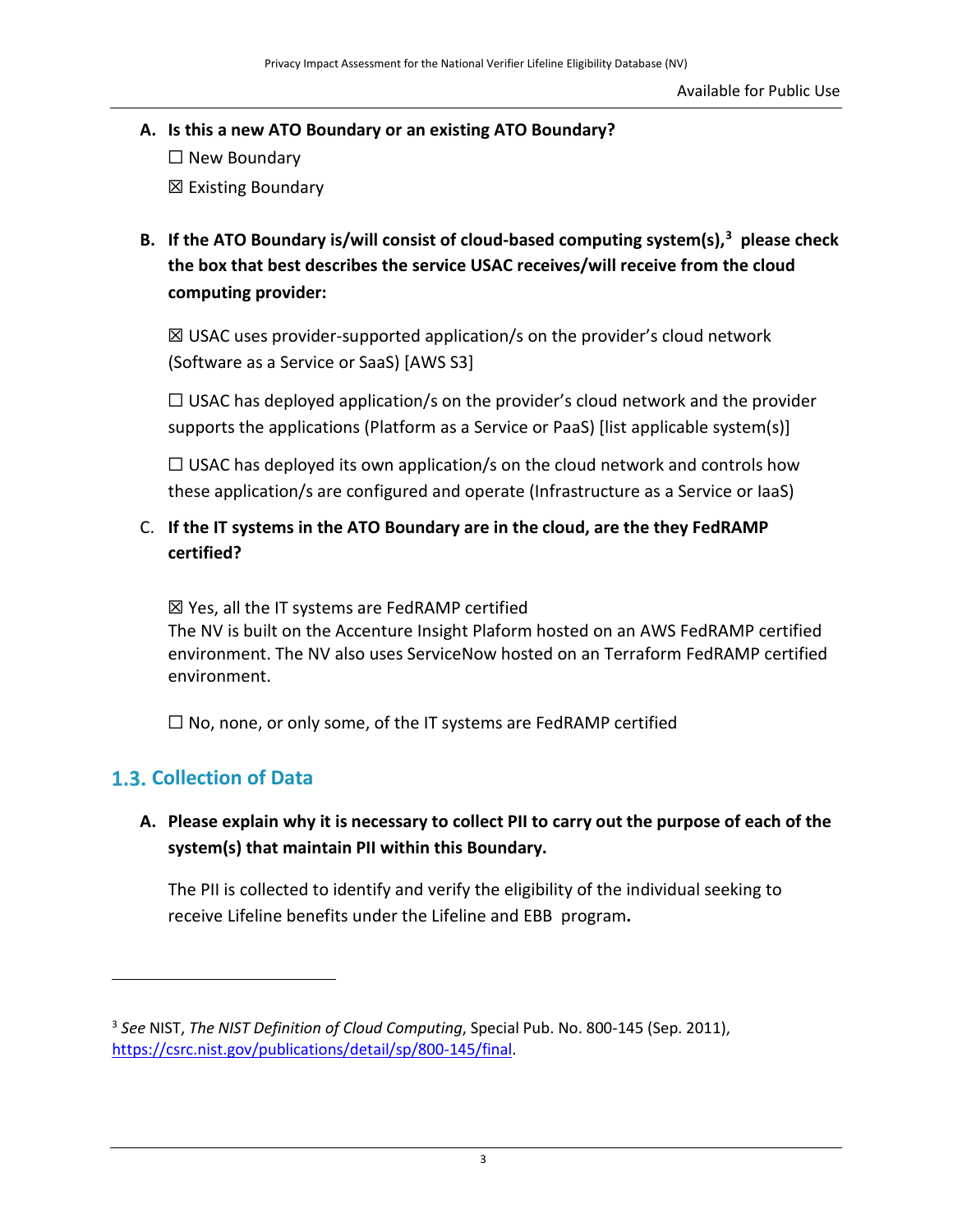<span id="page-6-0"></span>**B. For each system within this Boundary, will this PII be collected from individuals themselves, or from third-parties? If collected from individuals themselves, link to the Privacy Act Notice4 for each system that is included with the online or paper form the system(s) use(s) to collect the PII.** 

The PII will be collected both from individuals and from third parties representing those individuals. The Privacy Act Notices are available at:

- <https://www.usac.org/about/privacy-policies/>
- [https://www.checklifeline.org/lifeline?id=nv\\_privacy&ln=RW5nbGlzaA%3D%3D](https://www.checklifeline.org/lifeline?id=nv_privacy&ln=RW5nbGlzaA%3D%3D)
- <https://lifelinerad.org/rad/#/privacyStatement>

#### **C. What steps is USAC taking to limit the collection of PII to only that which is necessary?**

USAC only collects PII as directed by the FCC and that is needed to perform the Lifeline and EBB Program missions.

#### **What steps will USAC take to make sure this PII is accurate, complete, and up-to-date?**

All participating Lifeline and EBB program providers and representative agents must certify under the penalty of perjury to the accuracy of the information provided to the NV, including PII obtained from consumers. In addition, USAC utilizes a third-party verifier to ensure the PII is accurate.

### **Use of the Data**

 $\overline{\phantom{a}}$ 

#### A. **Please explain the data flow, including whether the PII will be ingested from, or shared with, another system.**

An individual's PII data is entered into NV by an Eligibile Telecommnication Carrier (ETC) to determine whether they are eligibile for the Lifeline and EBB programs. The NV performs the following validations on the subscriber's data: (1) the Representative Accountability Database (RAD) is called to determine whether the ETC performing the subscriber eligibility check has been approved (if a consumer is checking their own eligibility, RAD is not called); (2) a State andFederal database check to determine

<sup>4</sup> A Privacy Act Notice must inform individuals about (1) the authority to solicit information, (2) the principal purpose(s) for collecting the information, (3) the routine uses for disclosing the information, and (4) whether providing the information is mandatory or voluntary.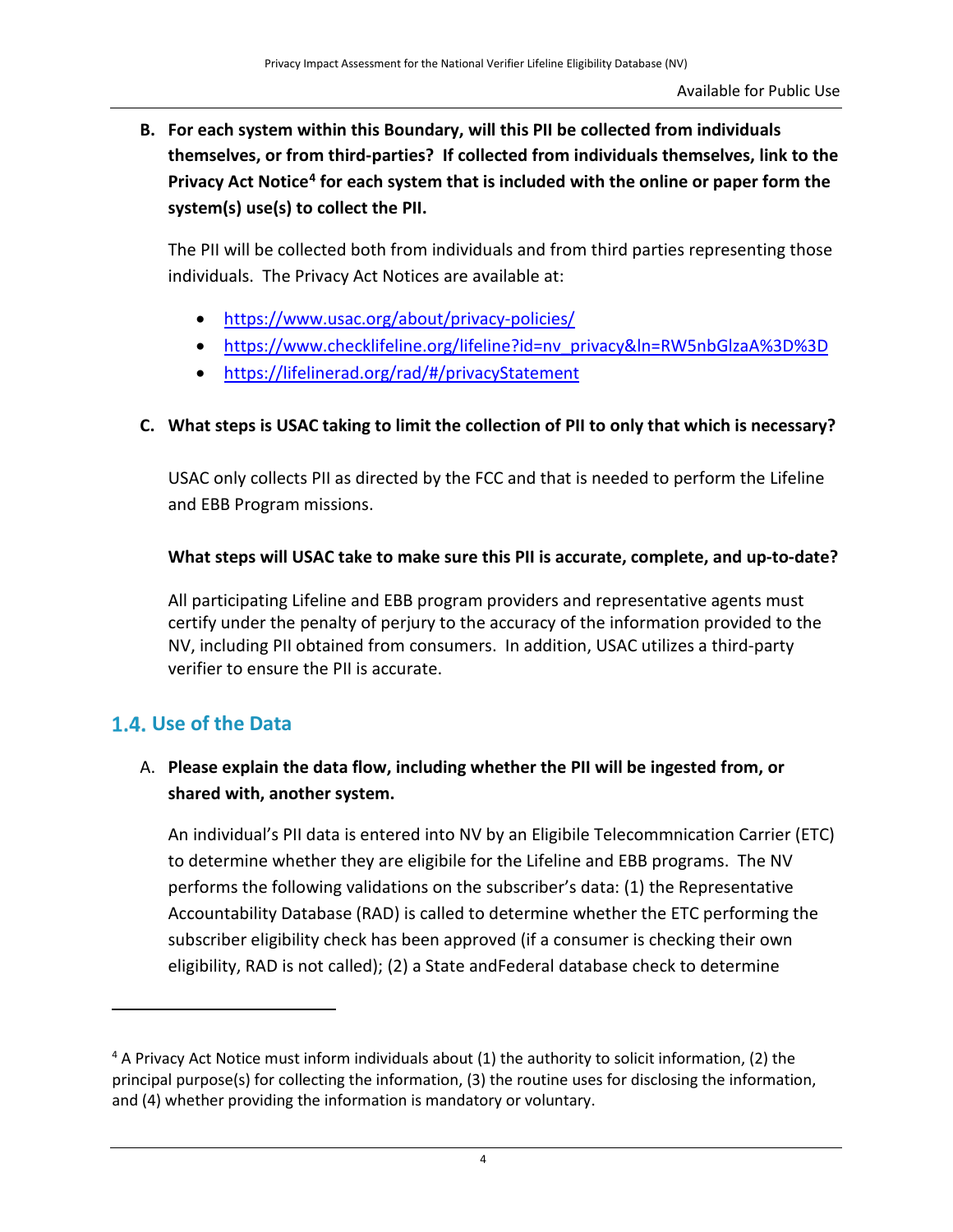<span id="page-7-0"></span>whether an individual qualifies through a state or federal program; (3) a Third Party Identity Verification (TPIV) to determine the subscriber's identity; (4) an address validation is called via United States Postal Service Address Matching System (USPS AMS) to validate the address to aid in the determination whether the subsriber's address already receives the Lifeline benefit; and (5) a duplicates validation, via the NLAD duplicate check, is called to determine whether the subscriber already receives the Lifeline and/or Emergency Broadband benefit.

#### **Will the information be shared with third-parties as part of the operations of the information system (e.g., through an application programming interface or "API")?**

The PII data will be shared with the NLAD for duplicate benefit verification, State and Federal databases to check program eligibility, TransUnion, USAC's TPIV vendor, to verify an individuals identity, and the USPS AMS (address data only) to validate the address.

#### **B. How long will the PII be retained and how will it be disposed of?**

The Lifeline information in this system is maintained and disposed of in accordance with the National Archives and Records Administration (NARA) General Records Schedule DAA-0173-2017-0001-0002. The records shall be destroyed 10 years after the year it was created or when no longer needed for business or audit purposes, whichever comes later. USAC disposes of paper documents by shredding. Electronic records, files, and data are destroyed either by physical destruction of the electronic storage media or by erasure of the data.

The EBB information in this system is maintained and disposed of in accordance with the National Archives and Records Administration (NARA) General Records Schedule DAA-0173-2017-0001-0002. The records shall be destroyed (TBD) years after the year it was created or when no longer needed for business or audit purposes, whichever comes later. USAC disposes of paper documents by shredding. Electronic records, files, and data are destroyed either by physical destruction of the electronic storage media or by erasure of the data.

#### **Data Security and Privacy**

**A. What are the system's ratings for confidentiality, integrity, and availability?**

| Confidentiality  | __High | X Moderate | Low |
|------------------|--------|------------|-----|
| <b>Integrity</b> | __High | X Moderate | Low |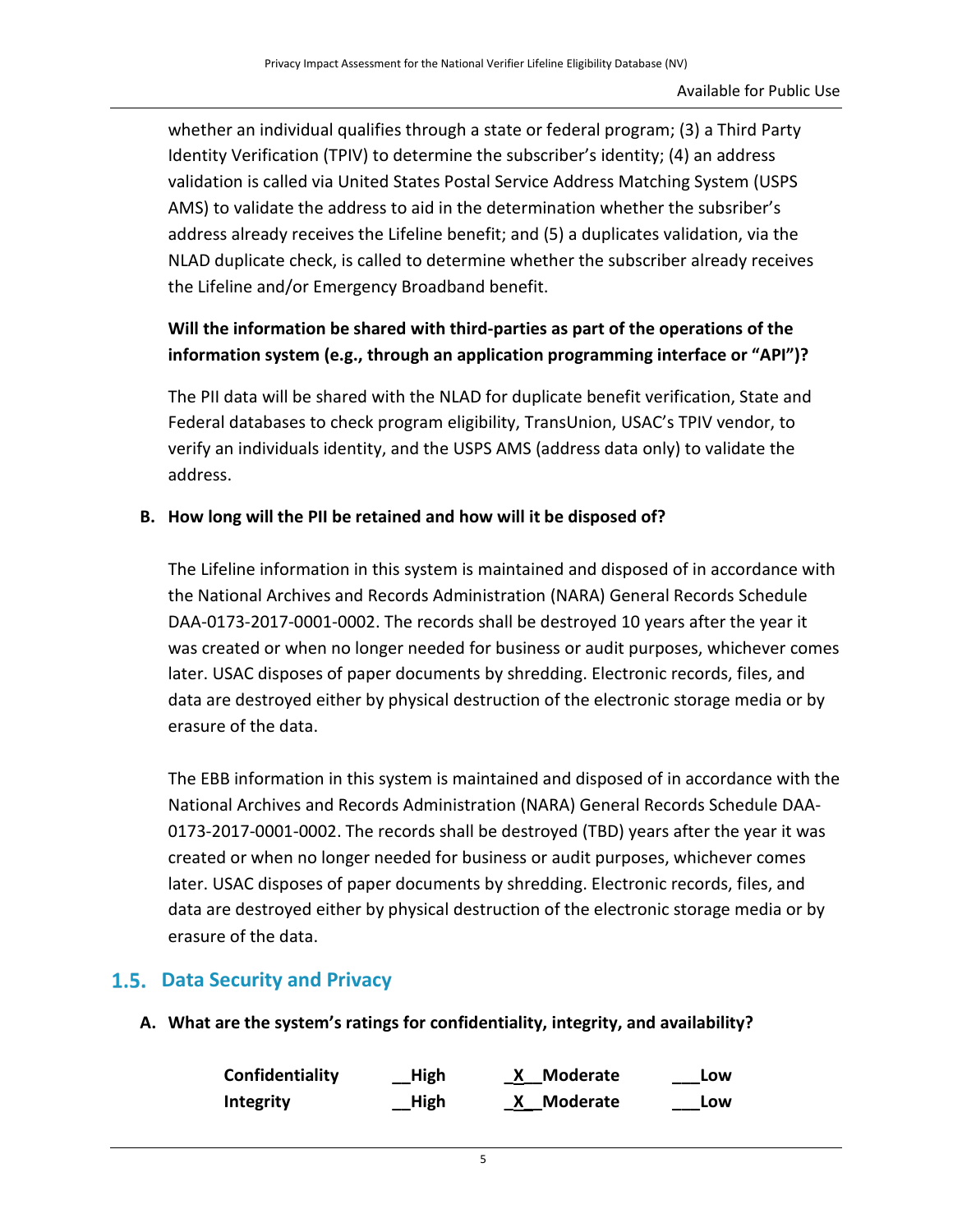Available for Public Use

**Availability \_\_High \_X\_\_Moderate \_\_\_Low**

<span id="page-8-0"></span>**B. Discuss the physical, administrative, and technical controls in place to protect the data in the system.**

Only the PII elements mandated for collection by the Federal Communication Commission (FCC) rules (i.e., 47 C.F.R. Part 54 Subparts E and P), that are absolutely necessary to manage the Lifeline and EBB programs, are collected by the NV system. In addition, NV utilizes role-based permissions so that only authorized users have access to PII as necessary. Sensitive PII such as date of birth or the last four digits of Social Security Numbers are not displayed or available via reports to external users of NV. Only a limited number of authorized USAC Lifeline and EBB program staff and BPO vendors have access to view sensitive PII such as date of birth or last four digits of Social Security Numbers that is stored in NV, which is necessary to support data requests for audits or program reviews by USAC and/or the FCC.

**C. Does the system inherit privacy controls from an external provider? If an Interconnection Security Agreement (ISA) , Memorandum of Understanding (MOU) , or similar document is in place, please summarize the privacy applicable portions of the document.** 

No.

#### **Access to the Information**

**A. Which types of users will have access to the PII in this information system?**

USAC users (including USAC contractors), FCC users, service providers, representative agents, State Agencies, and Tribal agencies.

**B. Does this system leverage Enterprise Common Controls (ECC)?**

Yes, it inherits controls from USAC ECC.

**C. Does the system leverage the FCC's Accounting for Disclosure control?**

Yes